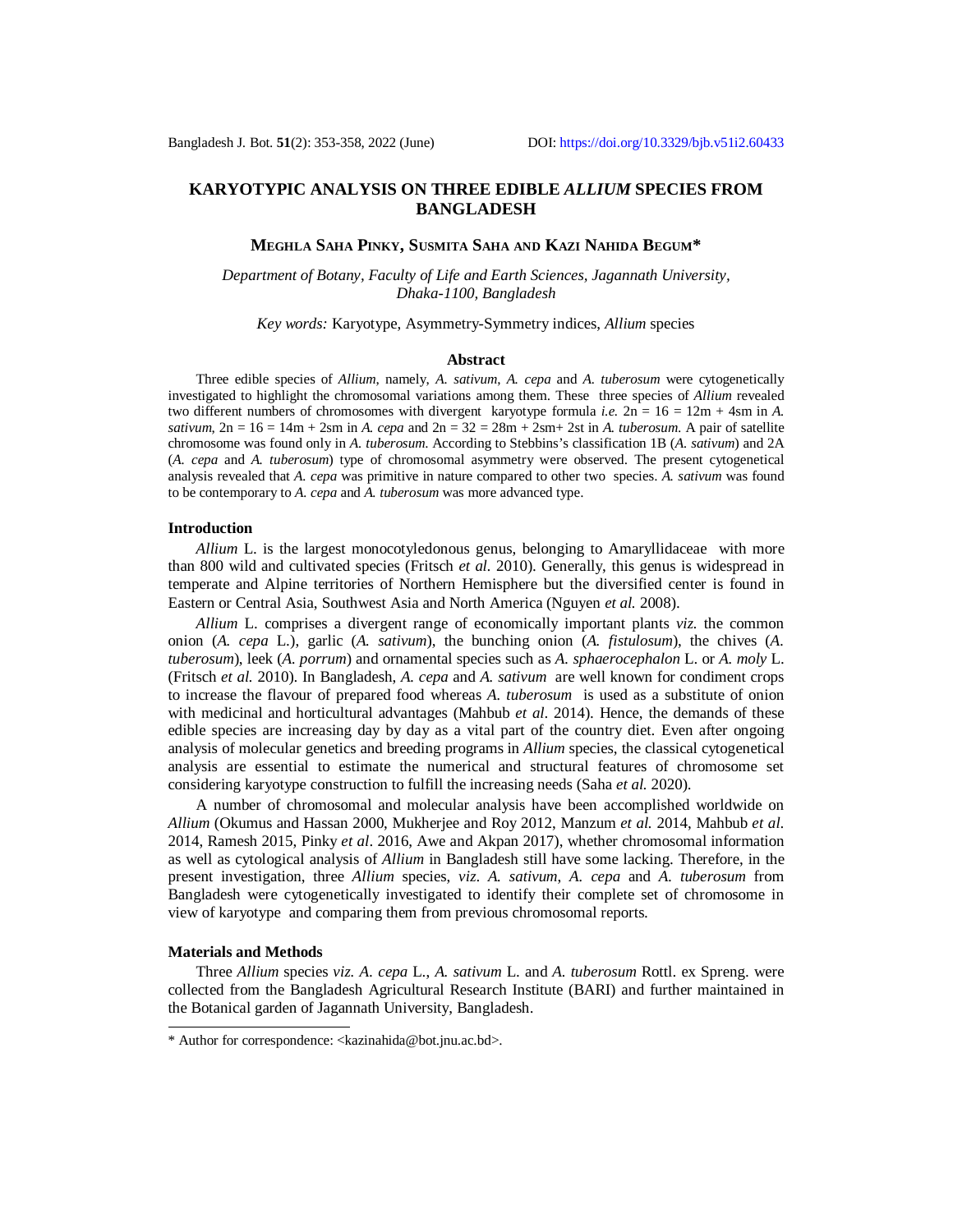For the present investigation, collected fresh root tips (RTs) of ten individuals were pretreated with 2 mM Para dichloro benzene (PDB) for 3 hrs at room temperature ( $28 - 30^{\circ}$ C) followed by fixing in Carnoy's fluid (1 glacial acetic acid: 3 ethanol) at 4°C for 24 hrs. Then, the pre-treated RTs were heated uniformly with a mixture of 1% aceto-orcein and 1 N HCl (3:1) for hydrolysis. Next the slides were prepared by squashing in 1% aceto-orcein to observe under the Optika electric microscope and at least five somatic metaphases for each species were photographed with the magnification of 40X by the Euromax camera (CMEX 10, DC 10000C).

To determine centromeric positon, the nomenclature suggested by Levan *et al.* (1964) was followed. Based on decreasing order of chromosome size a haploid idiogram was prepared. Different karyomorphological parameters including symmetry and asymmetry indices were evaluated as the total form per cent (TF%) following Huziwara (1962). The karyotype asymmetry index (AsK%) following Arano (1963), the index of karyotype symmetry and chromosomal size resemblance (Syi% and Rec%) as suggested by Greilhuber and Speta (1976), the intra and inter chromosomal asymmetry index  $(A_1 \text{ and } A_2)$  after Zarco (1986), the asymmetry index (AI) ensuing Paszko (2006) and the degree of karyotype was estimated by the categories of Stebbins (1971).

# **Results and Discussion**

*Allium* L. is one of the versatile genera which display an impressive range of chromosome numbers. In the present investigation, the karyological data of *A*. *cepa*, *A*. *sativum* and *A. tuberosum* are presented in Table 1.

| Features                     | A. cepa                          | A. sativum                       | A. tuberosum                     |
|------------------------------|----------------------------------|----------------------------------|----------------------------------|
| Chromosome number            | $2n=16$                          | $2n=16$                          | $2n=32$                          |
| Satellite                    | $\overline{\phantom{a}}$         |                                  | 2                                |
| CF                           | $14m+2sm$                        | $12m+4sm$                        | $28m+2sm+2st$                    |
| TCL (µm)                     | $173.55 \pm 6.64$                | $167.10 \pm 5.79$                | $397.63 \pm 4.64$                |
| RCL (µm)                     | $7.55 \pm 0.28 - 13.32 \pm 0.40$ | $6.71 \pm 0.55 - 13.10 \pm 0.16$ | $8.41 \pm 0.95 - 15.45 \pm 0.74$ |
| $ACL$ ( $\mu$ m)             | 10.84                            | 10.44                            | 12.43                            |
| AsK %                        | 55.91                            | 57.65                            | 56.81                            |
| TF %                         | 44.09                            | 42.35                            | 43.19                            |
| Syi %                        | 78.85                            | 73.46                            | 76.02                            |
| Rec %                        | 80.49                            | 77.36                            | 81.44                            |
| A <sub>1</sub>               | 0.21                             | 0.28                             | 0.23                             |
| A <sub>2</sub>               | 0.14                             | 0.20                             | 0.14                             |
| AI                           | 0.13                             | 0.17                             | 0.14                             |
| Stebbins's<br>classification | 2A                               | 1B                               | 2A                               |

**Table 1. Comparative karyomophological features of three edible** *Allium* **species.**

CF= Centrometic Formula, TCL= Total chromosome length, ACL= Average chromosome length, RCL= Range of chromosomal length, AsK%= Karyotype asymmetry index, TF%= Total form value,  $Syi\%=$ Karyotype symmetry index, Rec% = The index of chromosomal size resemblance,  $A_1$  = Intra chromosomal asymmetry index,  $A_2$ = Inter chromosomal asymmetry index, AI= The asymmetry index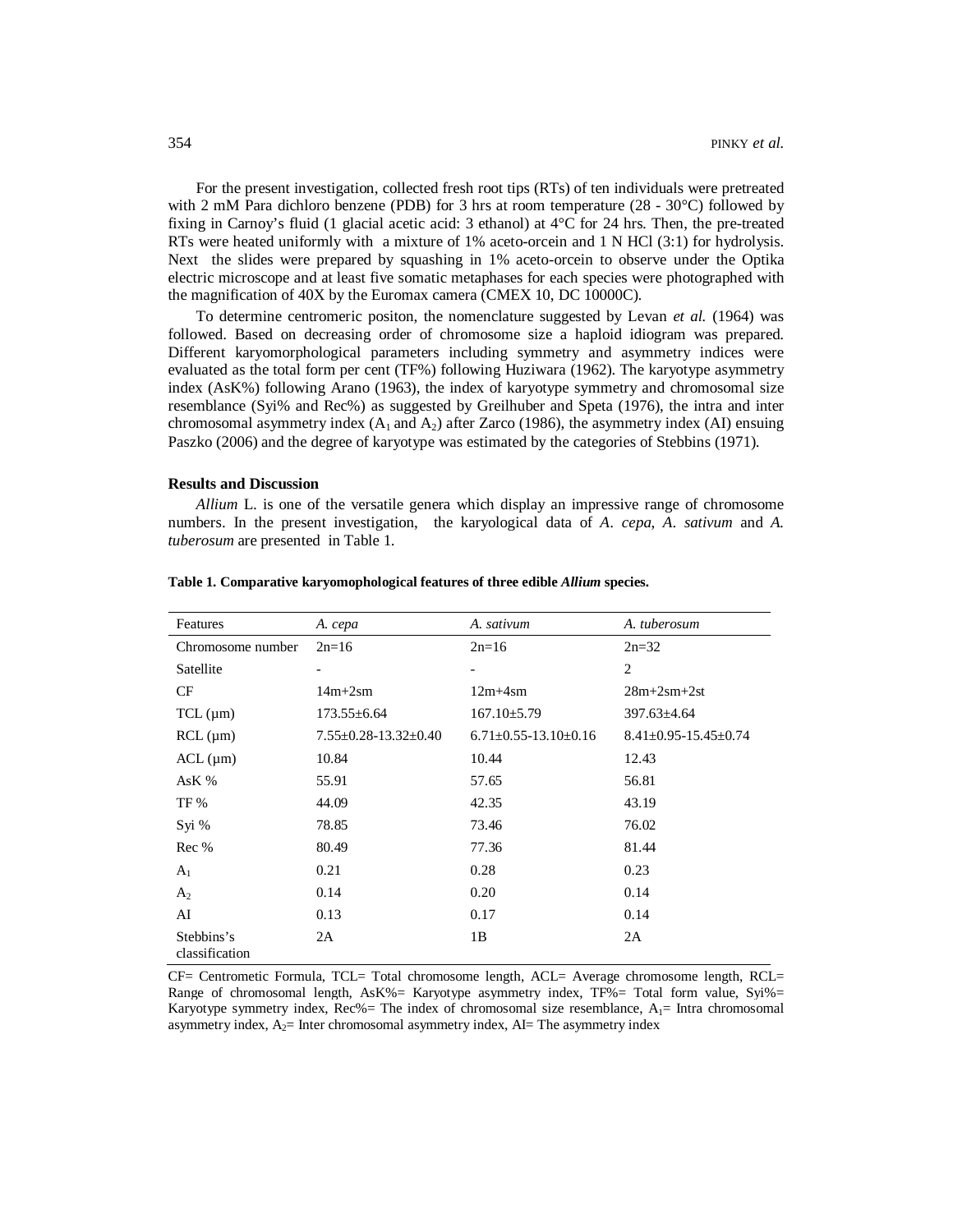# KARYOTYPIC ANALYSIS ON THREE EDIBLE *ALLIUM* SPECIES 355

*A. cepa* was found with 16 diploid chromosome complement where the total chromosome length was  $173.55 \pm 6.64$  µm ranging from  $7.55 \pm 0.28$  µm to  $13.32 \pm 0.40$  µm and the average chromosome length was 10.84 µm. The karyotype formula of *A. cepa* was found to be comprised of 2 sub-metacentric and 14 metacentric chromosomes. The estimated value of some karyological parameters *i.e.* AsK, TF, Syi and Rec was 55.91, 44.09, 78.85 and 80.49% along with A<sub>1</sub> (0.21), A2 (0.14) and AI (0.13). Based on Stebbins's classification (1971), *A. cepa* was placed into 2A (Figs.1a-b, Table 1).



Figs. 1-3. Orcein-stained mitotic metaphase chromosomes and haploid idiograms of three edible *Allium*  species. (1a) metaphase and (1b) idiogram of *A. cepa*; (2a) metaphase and (2b) idiogram of *A. sativum*; (3a) metaphase and (3b) idiogram of *A. tuberosum*; arrows indicate the presence of satellite. Bars=10 μm.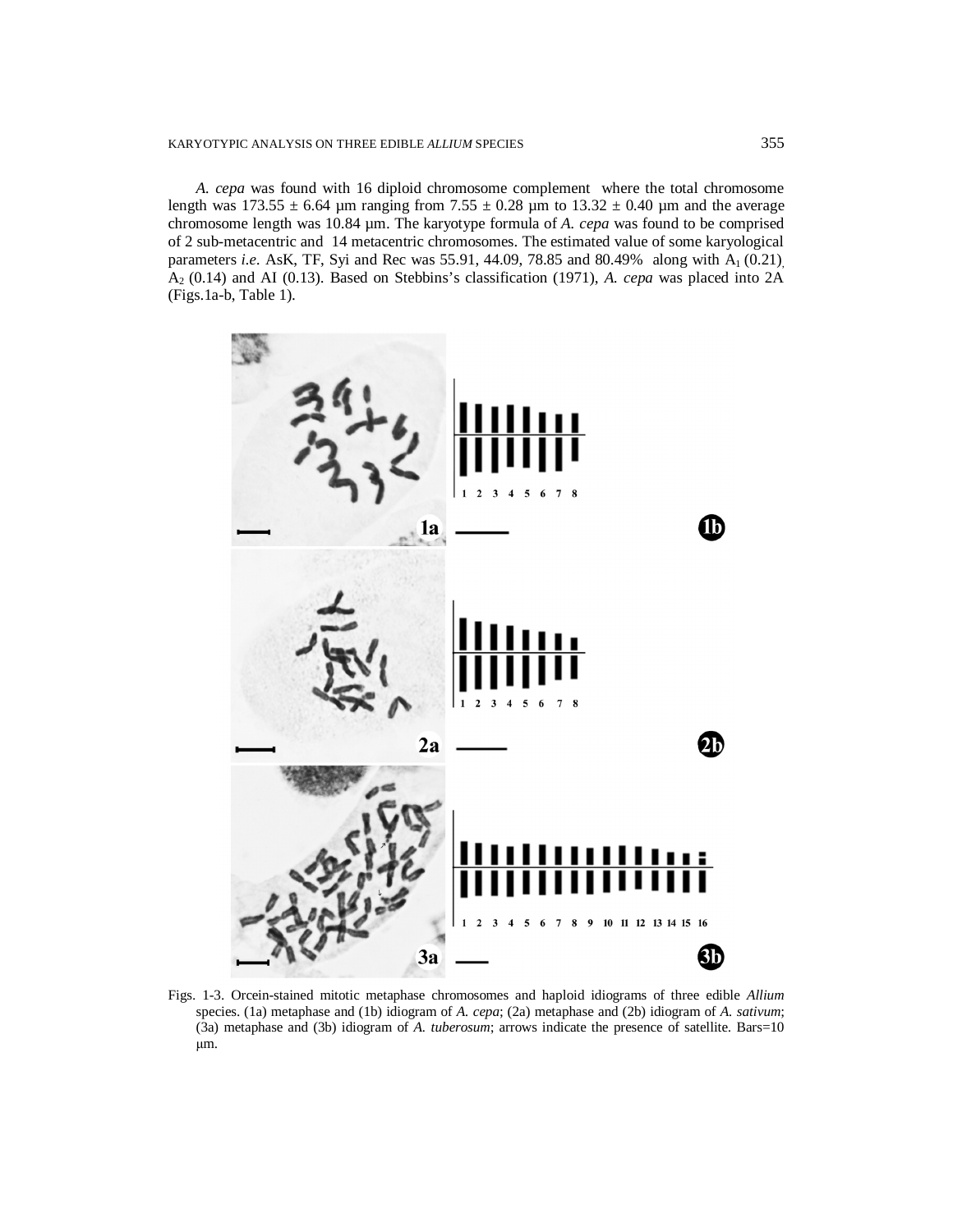In *A. sativum*,  $2n= 16$  were observed with 2 pairs of sub-metacentric chromosome and remaining pairs were metacentric in nature. The total length of chromosome compliments was  $167.10± 5.79 \mu m$  and the value of average chromosomal length was  $10.44 \mu m$ . The longest chromosome (13.10  $\pm$  0.16 µm) was nearly double to the shortest chromosome (6.71  $\pm$  0.55 µm). The calculated values of AsK, TF, Syi and Rec% were 57.65, 42.35, 73.45 and 77.36%, respectively. The values of  $A_1$ ,  $A_2$  and AI were 0.28, 0.20 and 0.17, respectively. This species was categorized into 1B as per Stebbins's classification (Figs. 2a-b, Table 1).

The somatic chromosome number of *A. tuberosum* was found to be 32 with 28 metacentric , 2 sub-metacentric and 2 acrocentric chromosomes. The individual chromosome length was found to range from 8.41  $\pm$  0.95 µm to 15.45  $\pm$  0.74 µm. In this case the longest chromosome was nearly twice to the shortest chromosome and 12.43  $\mu$ m was the value of average chromosome length. In consequence, AsK%, TF%, Syi% and Rec% were accounted for 56.81%, 43.19%, 76.02% and 81.44%, respectively. The estimated values of  $A_1$ ,  $A_2$  and AI were 0.23, 0.14 and 0.14, respectively. In this species, satellite chromosomes were located at the short arms of both the chromosomes in pair 16 and categorized as 2A according to Stebbins's classification (1971) (Figs. 3a-b, Table 1).

Earlier, several authors reported 2n = 16 as well-accepted chromosome number of *A. cepa*  (Okumus and Hassan 2000, Mukherjee and Roy 2012, Mahbub *et al*. 2014, Ramesh 2015, Pinky *et al*. 2016, Awe and Akpan 2017). The present finding regarding chromosome number in *A. cepa*  was found to be supported by the earlier investigations.

Somatic chromosome number 2n = 16 for *A. sativum* in the present investigation was found to be supported by different previous reports (Yuzbasioglu and Unal 2004, Manzum *et al.* 2014, Ramesh 2015, Awe and Akpan 2017).

A divergent chromosome number was observed earlier in *A. tuberosum i.e.* 2n = 24, 30, 32, 48 (Ruifu *et al.* 1985, Do *et al.* 2000, Sharma and Gohil 2013a, b, Dutta and Bandyopadhyay 2014a, Mahbub *et al.* 2014, Ramesh 2015). However, the present report  $(2n = 32)$  is in agreement with the findings of Do *et al.* (2000), Mukherjee and Roy (2012), Mahbub *et al*. (2014), Dutta and Bandyopadhyay (2014a) and Ramesh (2015).

Some previous reports suggested *A. tuberosum* as an auto-tetraploid which showed 32 chromosomes in somatic cells (Talukdar and Sen 2000, Mukherjee and Roy 2012, Sharma and Gohil 2013a). Though the present report resembles to the chromosome number but it did not show such morphological variation. Thus *A. tuberosum* can be clearly considered this species as an auto-tetraploid. In the present investigation, it is not possible to place four chromosomes in a homologous pair due to the presence of two sub-metacentric and two acrocentric chromosomes though they are more or less similar in size and also the investigated *A. tuberosum* displayed two satellites instead of four. Therefore, the current analysis indicated that the analyzed *A. tuberosum*  might not be an auto-tetraploid but influenced the possibilities to accept this species as a diploid, which correlates with the work of Mahbub *et al*. (2014).

According to Dutta and Bandyopadhyay (2014b), the genus *Allium* L. showed a divergent range of basic chromosome number (x) ranging from 8 to 11 as the appearance of polyploidy. In the present investigation, *A. cepa* ( $2n = 2x = 16$ ) and *A. sativum* ( $2n = 2x = 16$ ) both represent the basic number x=8 as per previous reports (Mahbub *et al*. 2014, Ramesh 2015, Pinky *et al*. 2016, Awe and Akpan 2017). The recent investigated *A. tuberosum* showed diploid nature rather than an auto-tetraploid which is related with previous records (Talukdar and Sen 2000, Mukherjee and Roy 2012, Sharma and Gohil 2013a).

Based on karyotypic formula among the investigated three *Allium* species, *A. cepa* (14m +  $2\text{sm}$ ) and *A. sativum*  $(12\text{m} + 4\text{sm})$  showed gradual decrease in chromosome size for the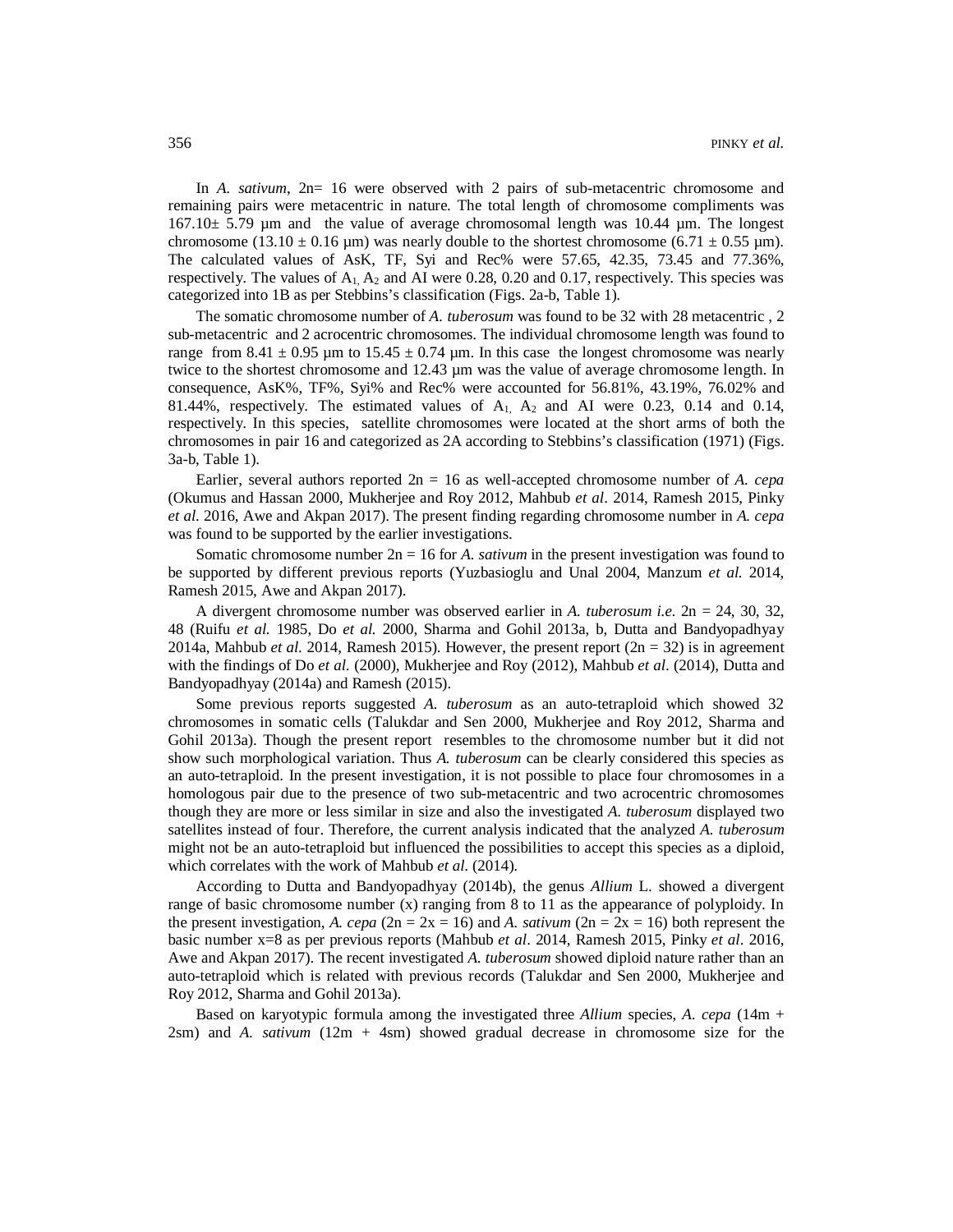appearance of metacentric chromosomes along with sub-metacentric chromosomes. *A. tuberosum*  revealed the dominance of metacentric chromosomes along with submetacentric and subterminal chromosomes  $(28m + 2sm + 2st)$ . Pinky *et al.* (2016) worked on different BARI varieties of *A*. *cepa* and the chromosome number was  $2n = 2x = 16$ . Assuming CF most of the *A. cepa* varieties showed appearance of four to six number of sub-metacentric chromosomes and in some cases a pair of acrocentric chromosomes also . But in the present findings, the CF of *A. cepa* did not relate with the previous analysis due to absence of acrocentric chromosomes. According to Manzum *et al.* (2014) on different specimens of *A. sativum*, three out of four specimens displayed  $2n = 2x = 16$  chromosome number with four to eight sub-metacentric chromosomes. Among the previously analyzed four specimens of *A. sativum*, local mono-cloved garlic showed the 12m + 4sm CF which correlates with current analysis. Previously, Mahbub *et al.* (2014) reported  $2n = 32$ chromosome in *A. tuberosum* with CF (16m + 12sm + 2st) from Sylhet region of Bangladesh. Compared to the present findings the earlier findings show a slight variation and that might be due to divergent environmental factors.

*A. tuberosum* had slight higher average chromosome length (12.43 µm) whereas the remaining two species showed similar average chromosome length *i.e. A. sativum* (10.44 µm) and *A. cepa* (10.84 µm). Karyotype asymmetry can be considered as an important tool for speciation in which symmetrical karyotypes are regarded as ancestral state in evolution (Stebbins 1971). The diversification among AsK, TF, Syi, Rec%,  $A_1$ ,  $A_2$  and AI were found due to their mostly positive or negative correlation among each another. In the current analysis, AsK% showed an absolute negative correlation with two asymmetry indices which are TF% and Syi%. Recently, AI can be regarded also as an important tool to find out karyotype asymmetry in which higher AI value indicates more chromosomal heterogeneity (Paszko 2006). According to Stebbins (1971), karyotype asymmetry can be counted as a tool for speciation in which symmetrical karyotypes are regarded as ancestral state in evolution. Hence, *A. cepa* is the most primitive in character due to more symmetrical karyotypic formula with lower AI (0.13) and dominance of metacentric chromosome.

In consequence, the comparative karyomorphological analysis is not only helpful to authentic identification but also provide sufficient information to know the intra-generic relationships among analyzed *Allium* species of this divergent genus. However additional genomic investigation is required to reveal the perfect ploidy level along with the taxonomic status of *A. tuberosum*  Rottl. ex Spreng.

#### **Acknowledgements**

The Authors are thankful to Bangladesh Agricultural Research Institute (BARI) for supplying the research materials and to Jagannath University for providing research facilities to conduct this research.

#### **References**

Arano H 1963. Cytological studies in subfamily Carduoideae (Compositae) of Japan. IX. The karyotype analysis and phylogenetic considerations on *Pertya* and *Ainsliaea.* Bot. Mag. Tokyo **76**: 32-39.

Awe ET and Akpan UU 2017. Cytological study of *Allium cepa* and *Allium sativum*. Acta Satech **9**: 113-120.

- Do GS, Seo BB, Pak JH, Kim IS and Song SD 2000. Karyotypes of three somaclonal variants and wild plants of *Allium tuberosum* by Bicolor FISH. J. Plant Biol. **43**: 143-148.
- Dutta M and Bandyopadhyay M 2014a. Comparative karyomorphological studies of three edible locally important species of *Allium* from India. Nucleus **57**: 25-31.